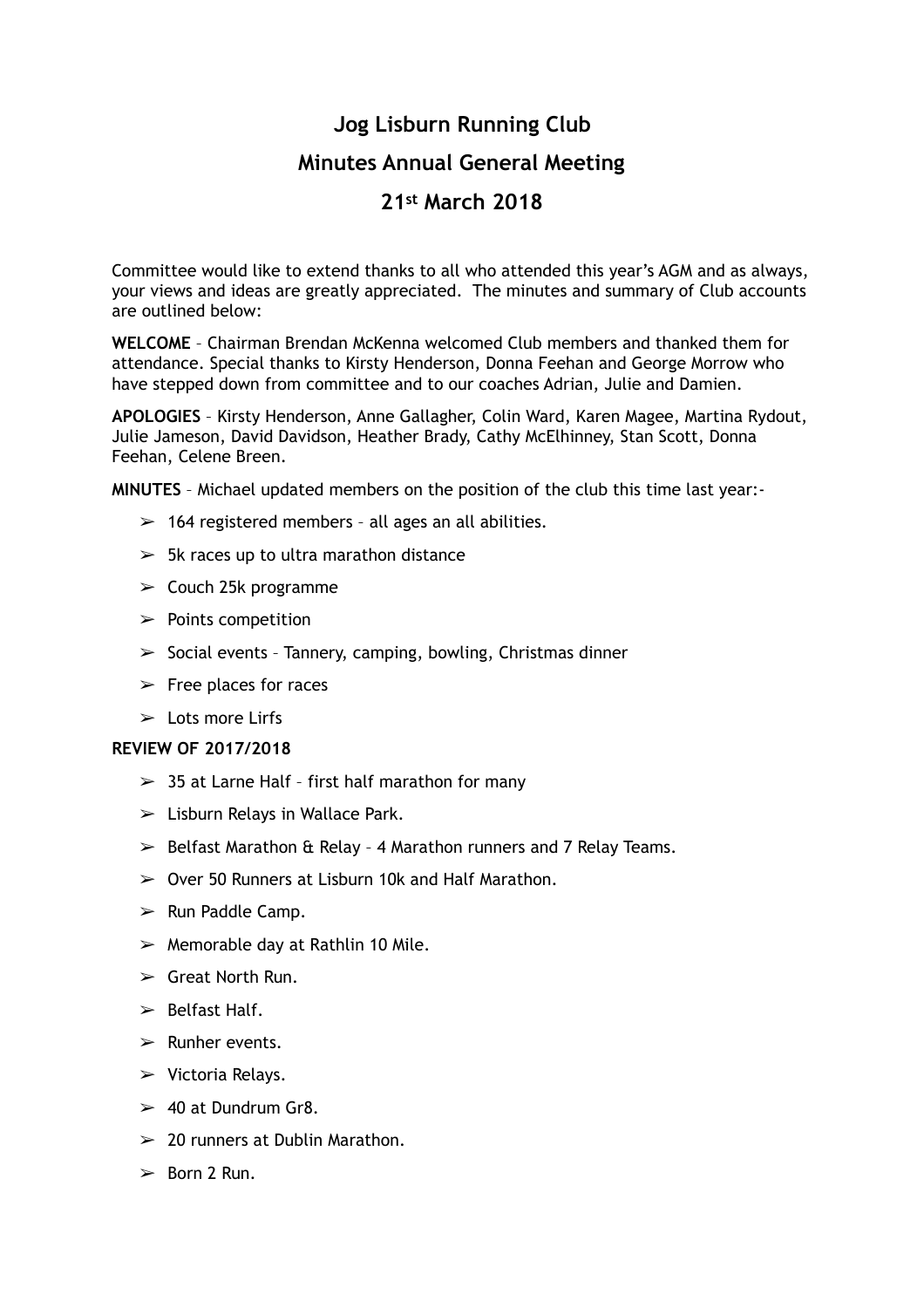- ➢ Novosco Series.
- $\triangleright$  Christmas Cracker.
- ➢ Cross Country.
- $\triangleright$  New Gazebo how many can we fit into a Gazebo.
- $\triangleright$  Parkrun.
- $\blacktriangleright$  Sunday Strolls.
- $\geq$  Annual Club Awards at Christmas dinner 2017

Wallace Cup Nigel Forbes, Gillian Alister

Male Runner of the Year – Eamon McCaighy

Female Runner of the Year – Kirsty Henderson

**PRESENTATION OF ACCOUNTS** - Fiona Purce became the interim Treasurer in September 2017 when George stepped down.

#### **INCOME**

| Members registration            | £4950 |
|---------------------------------|-------|
| Public Health Agency            | £1675 |
| C <sub>25K</sub>                | £3860 |
| <b>EXPENDITURE</b>              |       |
| Rent of Sports Hall             | £595  |
| Rent of Hall Committee Meetings | £154  |
| <b>Bank Charges</b>             | £128  |
| Club Registration               | £100  |
| <b>Members Registrations</b>    | £1310 |
| Courses                         | £1335 |
| Club Kit                        | £711  |
| <b>AGM Expenses</b>             | £34   |
| <b>Race Subsidies</b>           | £670  |
| Web Page                        | £112  |
| <b>Sundry Expenses</b>          | £137  |
| Social Events                   | £296  |
| Vital Nutrition Talk            | £225  |

Surplus of Income over Expenditure £4678